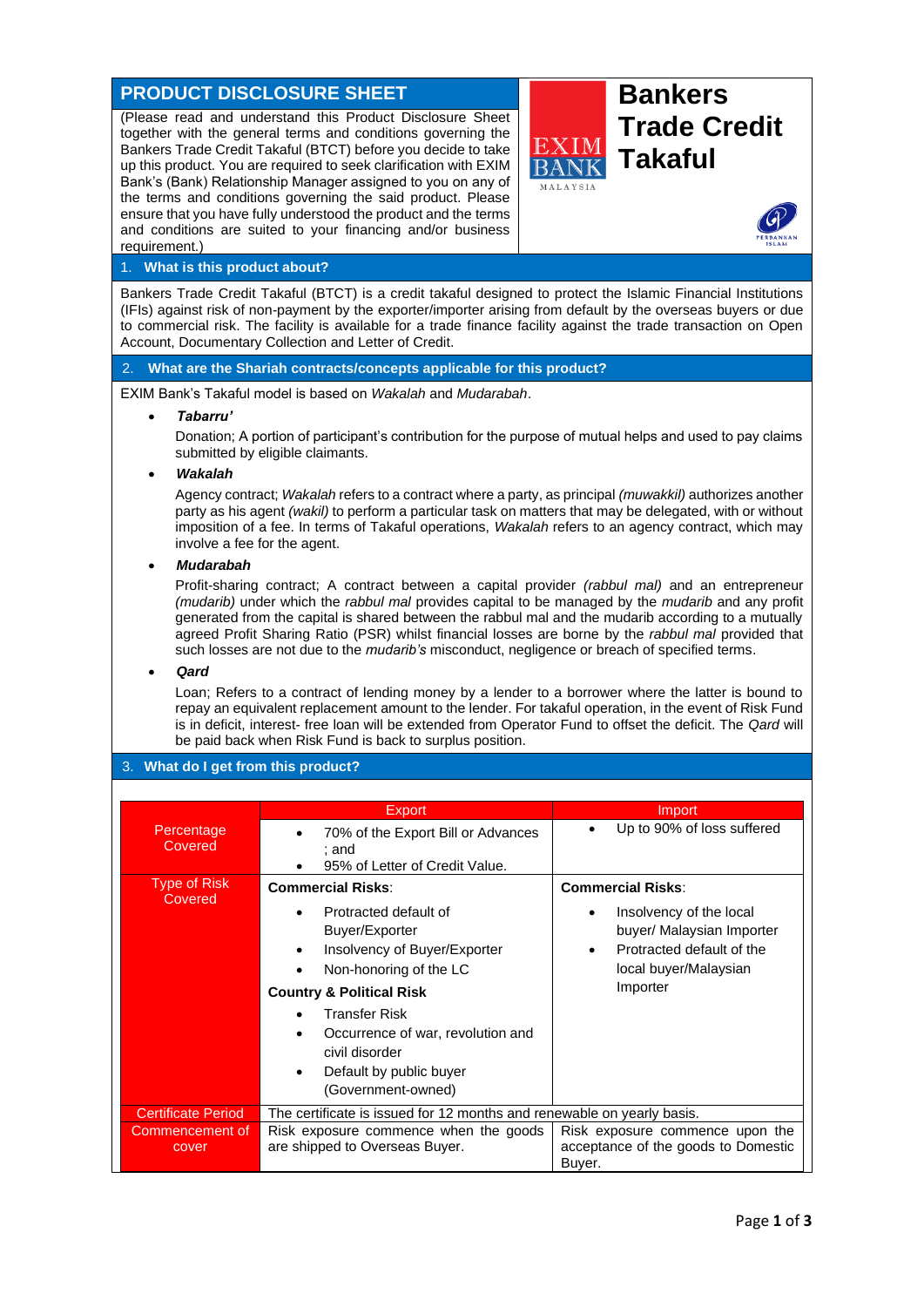| <b>Certificate Period</b>                                                                                                                                                                                                                                                                                           |                                                                                                                                                              |                                                                                                           |  |  |
|---------------------------------------------------------------------------------------------------------------------------------------------------------------------------------------------------------------------------------------------------------------------------------------------------------------------|--------------------------------------------------------------------------------------------------------------------------------------------------------------|-----------------------------------------------------------------------------------------------------------|--|--|
| <b>Payment Term</b>                                                                                                                                                                                                                                                                                                 | 12 months or other period acceptable by EXIM Bank and yearly renewable.<br>Irrevocable Letter of Credit ("ILC"), Documents Against Payment ("DP"), Documents |                                                                                                           |  |  |
|                                                                                                                                                                                                                                                                                                                     | Against Acceptance ("DA") and Open Account ("OA").                                                                                                           |                                                                                                           |  |  |
|                                                                                                                                                                                                                                                                                                                     |                                                                                                                                                              |                                                                                                           |  |  |
| How much do I have to pay for the Takaful contribution?<br>4.                                                                                                                                                                                                                                                       |                                                                                                                                                              |                                                                                                           |  |  |
| Your contribution will depend on the following criteria;                                                                                                                                                                                                                                                            |                                                                                                                                                              |                                                                                                           |  |  |
| $\bullet$                                                                                                                                                                                                                                                                                                           | Terms of payment                                                                                                                                             |                                                                                                           |  |  |
| Market grading<br>$\bullet$<br>Trading and claim experience<br>$\bullet$                                                                                                                                                                                                                                            |                                                                                                                                                              |                                                                                                           |  |  |
| Whole Turnover or Selective Policy                                                                                                                                                                                                                                                                                  |                                                                                                                                                              |                                                                                                           |  |  |
|                                                                                                                                                                                                                                                                                                                     | Please contact our Relationship Manager for more information.                                                                                                |                                                                                                           |  |  |
| 5. What are the fees and charges I have to pay?                                                                                                                                                                                                                                                                     |                                                                                                                                                              |                                                                                                           |  |  |
| Percentage from contribution                                                                                                                                                                                                                                                                                        |                                                                                                                                                              |                                                                                                           |  |  |
| Wakalah Fee<br>$\mathbf 1$ .                                                                                                                                                                                                                                                                                        |                                                                                                                                                              | 35%                                                                                                       |  |  |
| 2.<br><b>Risk Fund</b>                                                                                                                                                                                                                                                                                              |                                                                                                                                                              | 65%                                                                                                       |  |  |
| <b>Profit Sharing Ratio (PSR):</b><br>Any profit arising from the investment of Risk Fund will be ploughed back to Risk Fund and share to Operator's<br>Fund in the proportion of 80:20, respectively.<br>Where applicable:                                                                                         |                                                                                                                                                              |                                                                                                           |  |  |
| Type of Fees & Charges<br>No.                                                                                                                                                                                                                                                                                       |                                                                                                                                                              | Quantum                                                                                                   |  |  |
| 1.<br>Export                                                                                                                                                                                                                                                                                                        |                                                                                                                                                              |                                                                                                           |  |  |
| $\bullet$                                                                                                                                                                                                                                                                                                           | Credit Limit Application (CLA) Fee                                                                                                                           | • RM250 per buyer                                                                                         |  |  |
| $\bullet$                                                                                                                                                                                                                                                                                                           | Annual Review of Buyer                                                                                                                                       | • RM250 per buyer                                                                                         |  |  |
| Domestic/Import<br>2.                                                                                                                                                                                                                                                                                               |                                                                                                                                                              |                                                                                                           |  |  |
| $\bullet$<br>$\bullet$                                                                                                                                                                                                                                                                                              | Credit Limit Application (CLA) Fee<br>Annual Review of Buyer                                                                                                 | • RM50 per buyer<br>• RM50 per buyer                                                                      |  |  |
| <b>SWIFT Charges</b><br>3.                                                                                                                                                                                                                                                                                          |                                                                                                                                                              | <b>RM70</b>                                                                                               |  |  |
| <b>Stamp Duty</b><br>4.                                                                                                                                                                                                                                                                                             |                                                                                                                                                              | <b>RM10</b><br>Malaysia<br>and/or<br>in<br>stamping requirement in other<br>jurisdiction (if applicable). |  |  |
| 5.                                                                                                                                                                                                                                                                                                                  | Postage / Delivery Charges                                                                                                                                   |                                                                                                           |  |  |
| <b>Local Party</b>                                                                                                                                                                                                                                                                                                  |                                                                                                                                                              |                                                                                                           |  |  |
|                                                                                                                                                                                                                                                                                                                     | <b>Normal Mail</b>                                                                                                                                           | Min.RM3                                                                                                   |  |  |
| $\bullet$                                                                                                                                                                                                                                                                                                           | <b>Registered Mail</b><br>Courier / Hand delivery                                                                                                            | Min.RM6<br>Min.RM7                                                                                        |  |  |
| <b>Foreign Party</b>                                                                                                                                                                                                                                                                                                |                                                                                                                                                              |                                                                                                           |  |  |
|                                                                                                                                                                                                                                                                                                                     | Normal Mail                                                                                                                                                  | Min.RM4<br>Min.RM8                                                                                        |  |  |
| Courier                                                                                                                                                                                                                                                                                                             | <b>Registered Mail</b>                                                                                                                                       | Min.RM50 - varies on location                                                                             |  |  |
|                                                                                                                                                                                                                                                                                                                     |                                                                                                                                                              |                                                                                                           |  |  |
| Please request from your Relationship Manager for the Bank's Standard Fees and Charges on Islamic Products<br>and Services. If there are any changes in fees and charges that are applicable to your facility, the Bank will notify<br>you at least 21 calendar days prior to the effective date of implementation. |                                                                                                                                                              |                                                                                                           |  |  |
| 6. What if I fail to fulfil my obligation?                                                                                                                                                                                                                                                                          |                                                                                                                                                              |                                                                                                           |  |  |
| Your Takaful Certificate cannot be enforced. Hence, the business transaction is not covered by us.                                                                                                                                                                                                                  |                                                                                                                                                              |                                                                                                           |  |  |
| <b>Can I cancel the Takaful Certificate?</b><br>7.                                                                                                                                                                                                                                                                  |                                                                                                                                                              |                                                                                                           |  |  |
| You may cancel your certificate at any time by giving written notice to us.                                                                                                                                                                                                                                         |                                                                                                                                                              |                                                                                                           |  |  |
| 8. What will happen to my contribution upon cancellation of the certificate?                                                                                                                                                                                                                                        |                                                                                                                                                              |                                                                                                           |  |  |

You are entitled for a refund of the contribution based on unexpired period of Takaful subject to terms and conditions of the certificate.